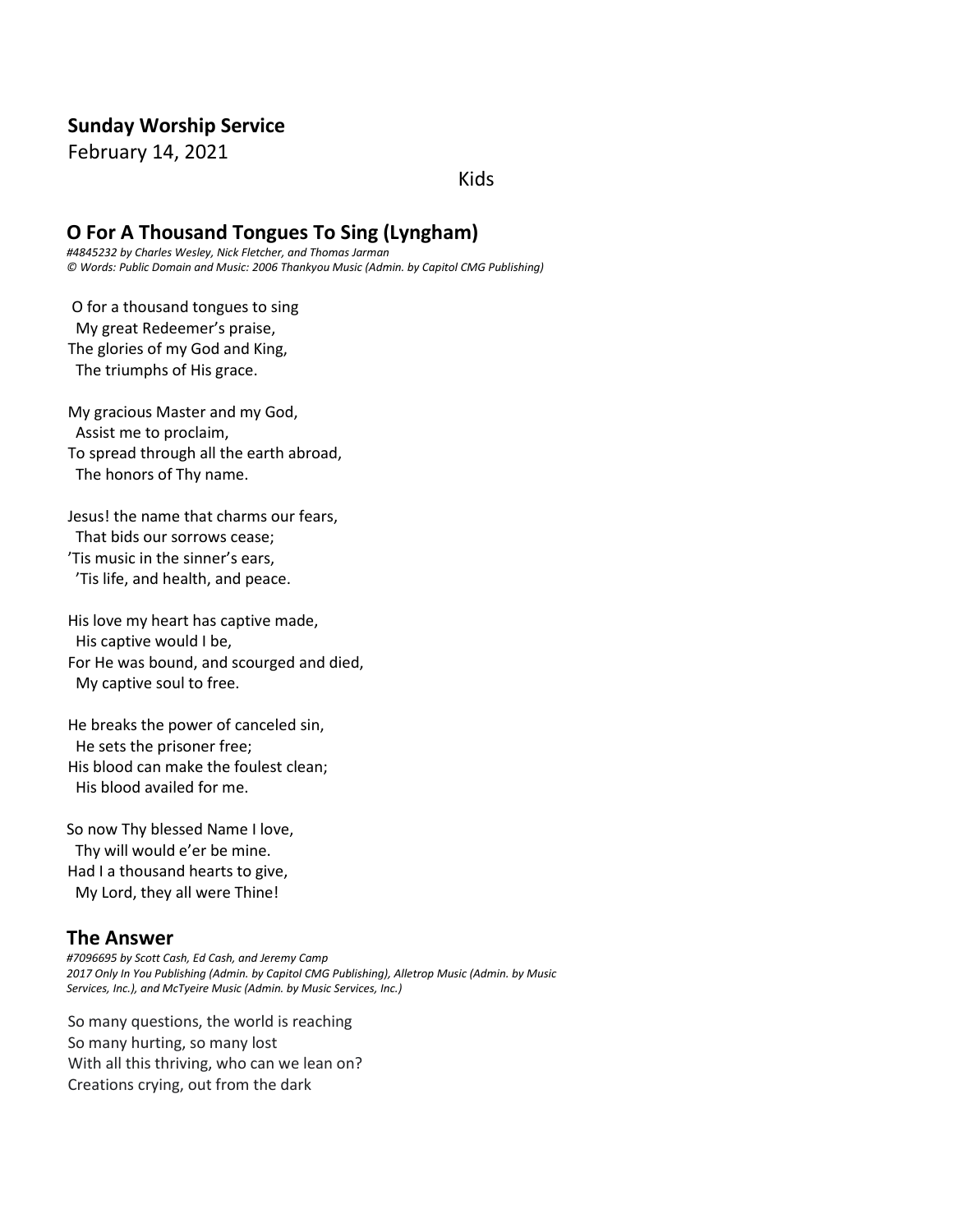I know the answer, to every question The one solution, to every fear I know my helper, where it comes from Jesus, He is the answer

He sees our sadness, He feels our sorrow And in our weakness, He is strong He holds the weight of, all of our failings Greedy is our sin but greater the cross

I know the answer, to every question The one solution, to every fear I know my helper, where it comes from Jesus, He is the answer

For every heart that's breaking For every soul that's shaking For every sickness, there's healing in Your hands Let every heart awaken To see it's You who saves us You are my help and the rock on which I stand

You are the answer, to every question The one solution, to every fear You are my helper, where it comes from Jesus, You are the answer Oh Jesus, You are the answer

You are the answer You are the answer You are the answer

### **All My Hope**

*#6181114 by Reuben Morgan 2011 Hillsong Music Publishing*

Light in my darkness Peace for my soul You are my rescue You [never](https://www.definitions.net/definition/never) let go

Light in my darkness Peace for my soul You are my rescue You [never](https://www.definitions.net/definition/never) let go

All my hope is in You All m[y strength](https://www.definitions.net/definition/strength) is in You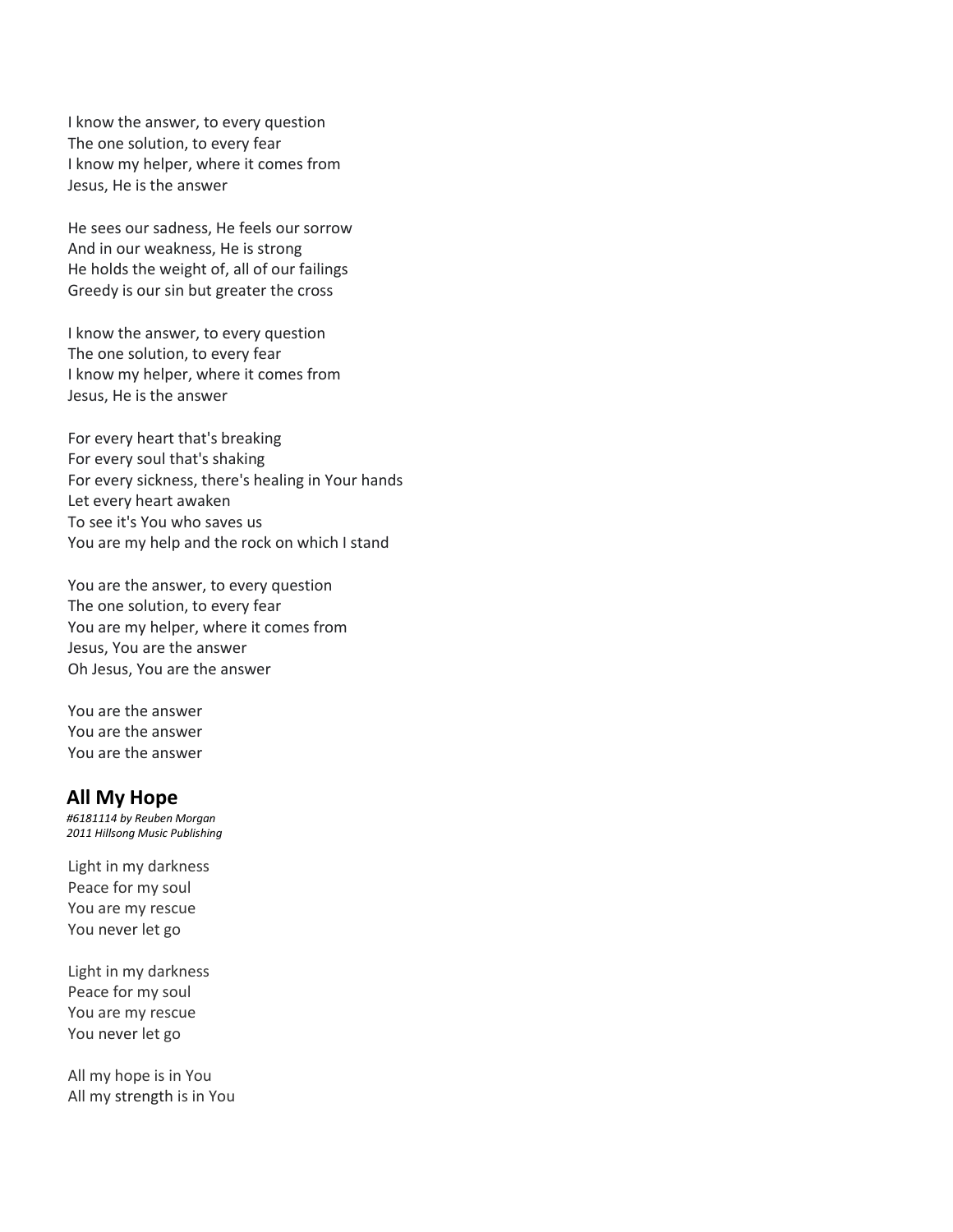With [every](https://www.definitions.net/definition/every) breath My soul will rest in You

Here in my weakness Always the same Your love is my shelter Your life is my way

All my hope is in You All m[y strength](https://www.definitions.net/definition/strength) is in You With [every](https://www.definitions.net/definition/every) breath My soul will rest in You

Constant Savior Friend forever Lord You have my heart Sure foundation Never failing Lord You have my heart

All my hope is in You All m[y strength](https://www.definitions.net/definition/strength) is in You With [every](https://www.definitions.net/definition/every) breath My soul will rest in You

All the [earth](https://www.definitions.net/definition/earth) beneath You All my life [before](https://www.definitions.net/definition/before) You With [every](https://www.definitions.net/definition/every) breath My soul will rest in You With [every](https://www.definitions.net/definition/every) breath My soul will rest in You

# **Sermon Title: Don't Grow Up Scripture Text: Matthew 18:1-5**

### **Lord I Need You**

*#5925687 by Daniel Carson, Matt Maher, Christy Nockels, Jesse Reeves, and Kristian Stanfill 2011 worshiptogether.com songs, sixsteps Music, Sweater Weather Music, Valley Of Songs Music, and Thankyou Music*

Lord I come, I confess Bowing here, I find my rest Without You, I fall apart You're the one that guides my heart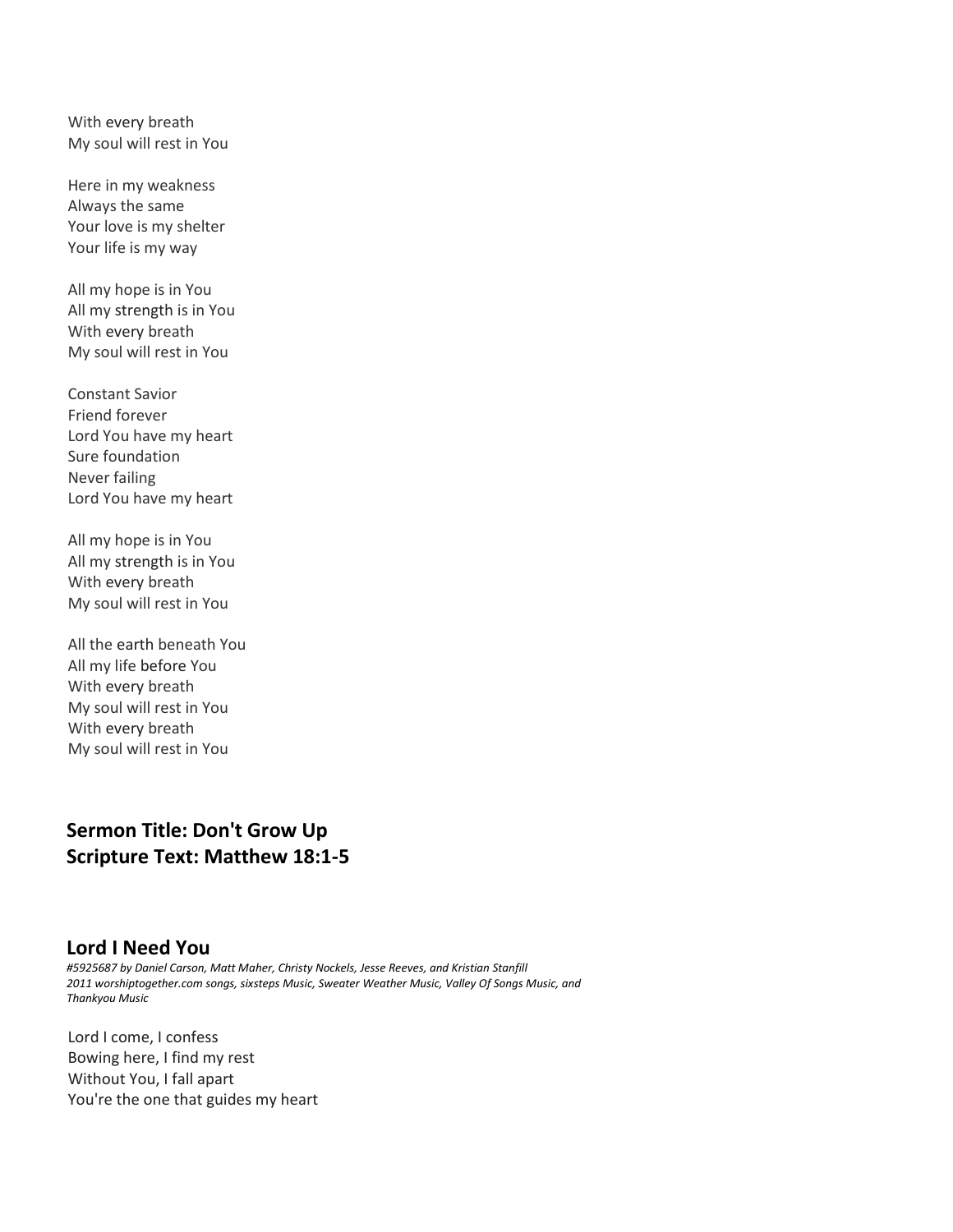Lord, I need You, oh I need You Every hour, I need You My one defense, my righteousness Oh God, how I need You

Where sin runs deep, Your grace is more Where grace is found is where You are And where You are, Lord I am free Holiness is Christ in me

Lord, I need You, oh I need You Every hour, I need You My one defense, my righteousness Oh God, how I need You

So teach my song to rise to You When temptation comes my way And when I cannot stand, I'll fall on You Jesus, You're my hope and stay

Lord, I need You, oh I need You Every hour, I need You My one defense, my righteousness Oh God, how I need You

You're my one defense, my righteousness Oh God, how I need You My one defense, my righteousness Oh God, how I need You

### **Goodness Of God**

*#7117726 by Ed Cash and Jenn Johnson 2018 Alletrop Music (Admin. by Music Services, Inc.) and Remaining portion is unaffiliated*

#### **Verse 1**

I love You Lord Oh Your mercy never fails me All my days I've been held in Your hands From the moment that I wake up Until I lay my head I will sing of the goodness of God

### **Chorus**

All my life You have been faithful All my life You have been so, so good With every breath that I am able I will sing of the goodness of God